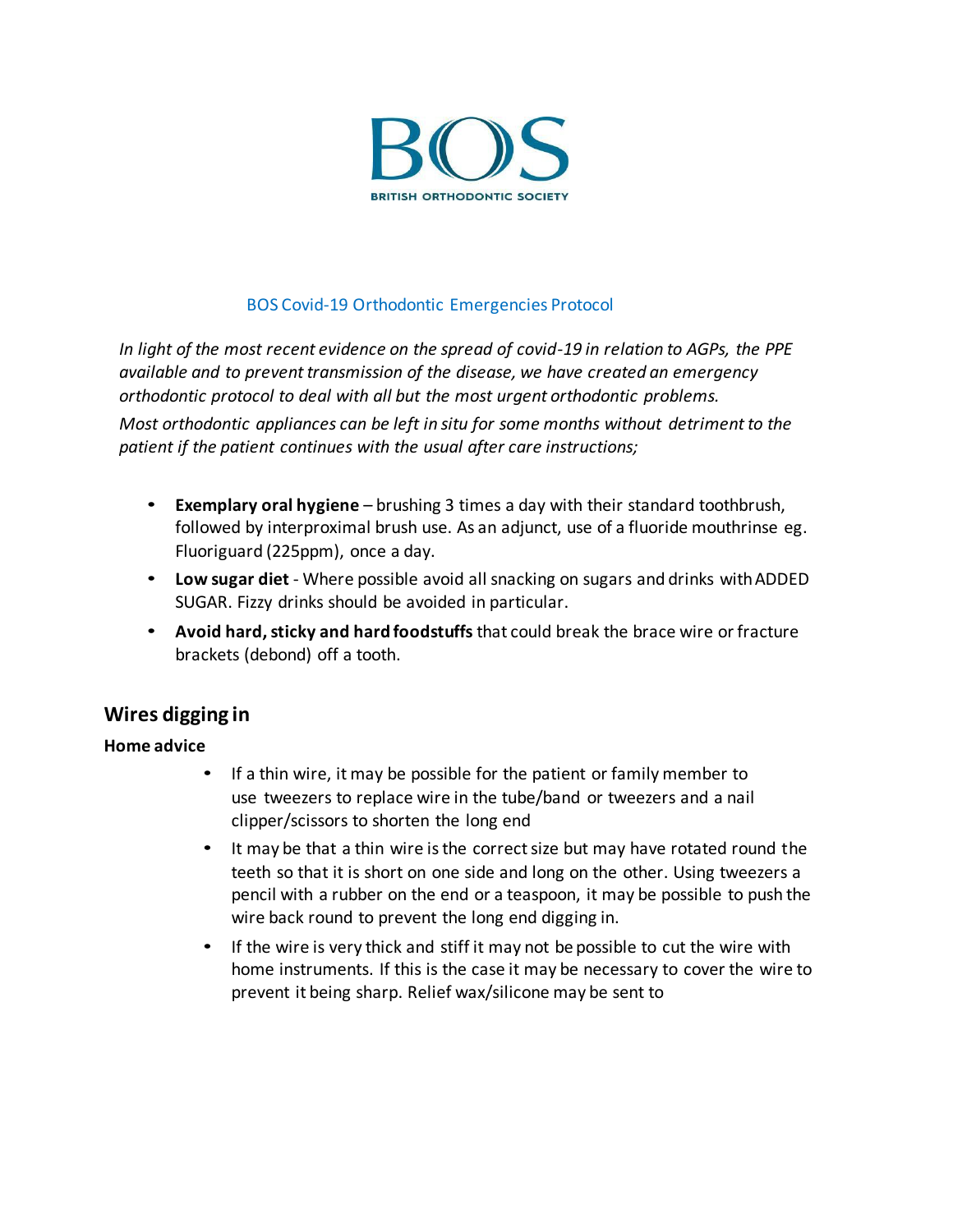you or you can buy it online [\(Orthodontic Wax\)](https://www.amazon.co.uk/Orthodontic-Dental-Brace-Relief-Ortho/dp/B00IEERWNW/ref%3Dsr_1_11?dchild=1&keywords=orthodontic%2Bsilicone&qid=1585067676&sr=8-11) Failing that using a wax covering from hard cheese (baby-bell, cheddar), Blue tack or even chewing gum may help

## **Broken bonded retainers**

### **Home advice**

- Push wire back down towards the tooth as much as possible. (Fingersor tweezers)
- Cover with best medium available (Ortho wax, Cheese wax, Blu tack, chewing gum)
- Cut the exposed unbonded wire using tweezers and nail clippers/scissors
- Gently pull the wire to remove the whole retainer
- Advise greater use of removable retainers if present

# **Lost Retainers**

### **Home advice**

- Depending on the type of retainer, and whether your models are available, it may be possible for us to order a new one.
- If it is not possible to get a replacement retainer, you could consider ordering online a 'boil in the bag' (heat mouldable) gumshield to use and wear atnight to reduce the risk of relapse (unwanted tooth movement). It should be noted that these appliances aren't specifically designed to hold teeth in position so the manufacturer cannot be held responsible for any relapse. We would discuss this with you.
- If you have broken your retainer but can still wear a substantial piece, you should try to do so.

# **Aligner therapy**

### **Home advice**

- If your current aligner is in good order keep wearing it as much as possible
- If your current aligner is broken or ill fitting, step back to your previous aligner
- If neither option is open to you, ring us for advice. It may be possible to have a new aligner at the correct stage made for you and sent out to you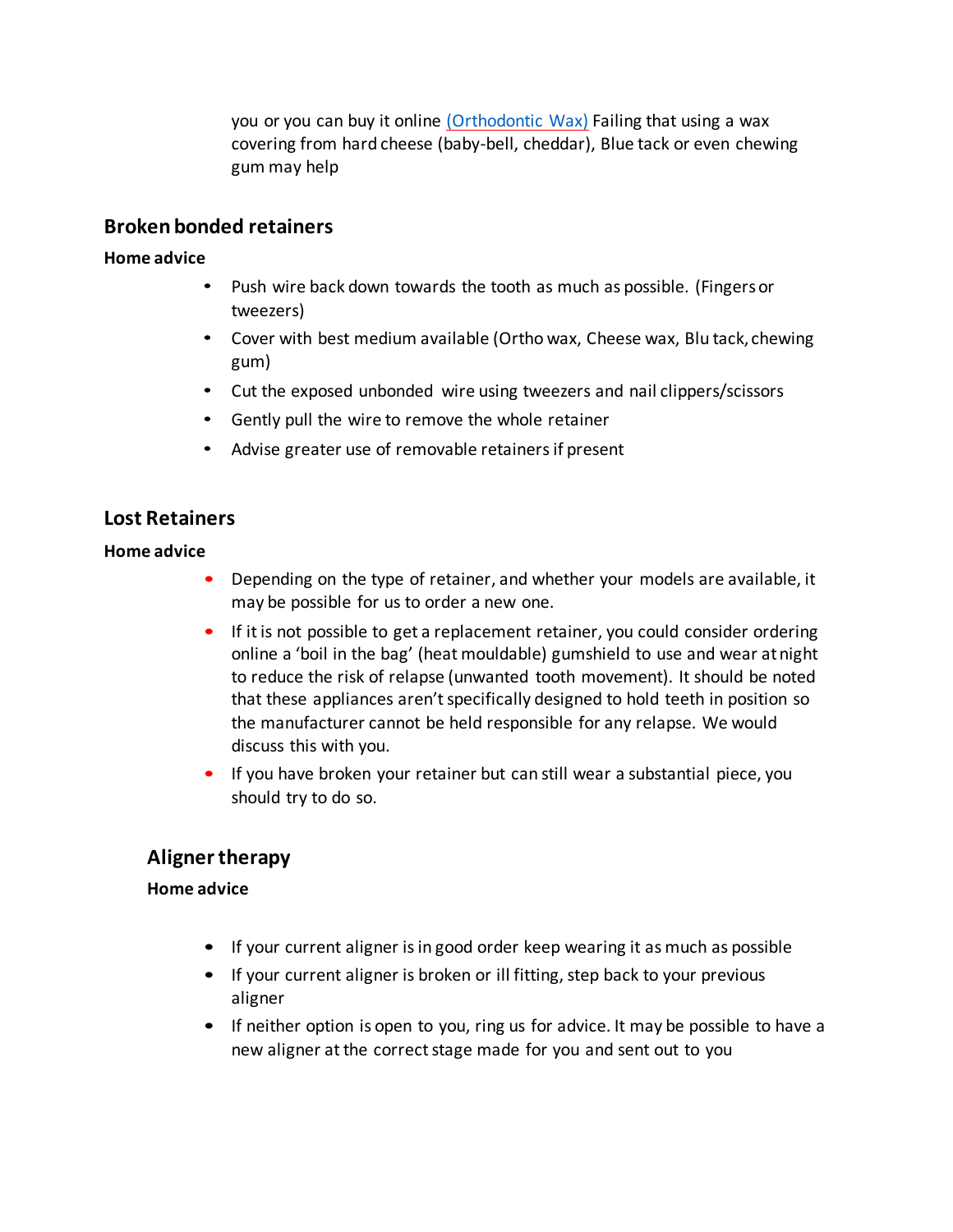# **Bracket off**

## **This is not urgent unless it is causing trauma to the soft tissues.**

## **Home advice**

- It may be possible your orthodontist can guide the you on how to remove the bracket from the wire via video if it is causing trauma.
- It may be the possible to leave the bracket if it is not causing any problems at present. Consider contacting your HPC for advice.

# **Elastic Bands**

## **Home advice**

• At this time if you run low or out of elastics your orthodontist may either send you a some more out via the post or advice cessation of wear.

# **Band off**

## **Home advice**

- If band is very loose your orthodontist may be able to talk you through removal of the band and trimming of the wire depending upon your stage of treatment.
- It may also be also be the case your HPC advises you to leave the band in place. If this occurs please ensure you adhere to good oral hygiene and allow sugar diet to prevent decay under the band and around your tooth.

# **Band off Quadhelixes**

## **Home advice**

- Discuss with your orthodontist about the nature of the looseness and take advice accordingly.
- Push band back onto tooth if it will locate and ensure you adhere to good oral hygiene and a low sugar diet to prevent decay under the band and around your tooth.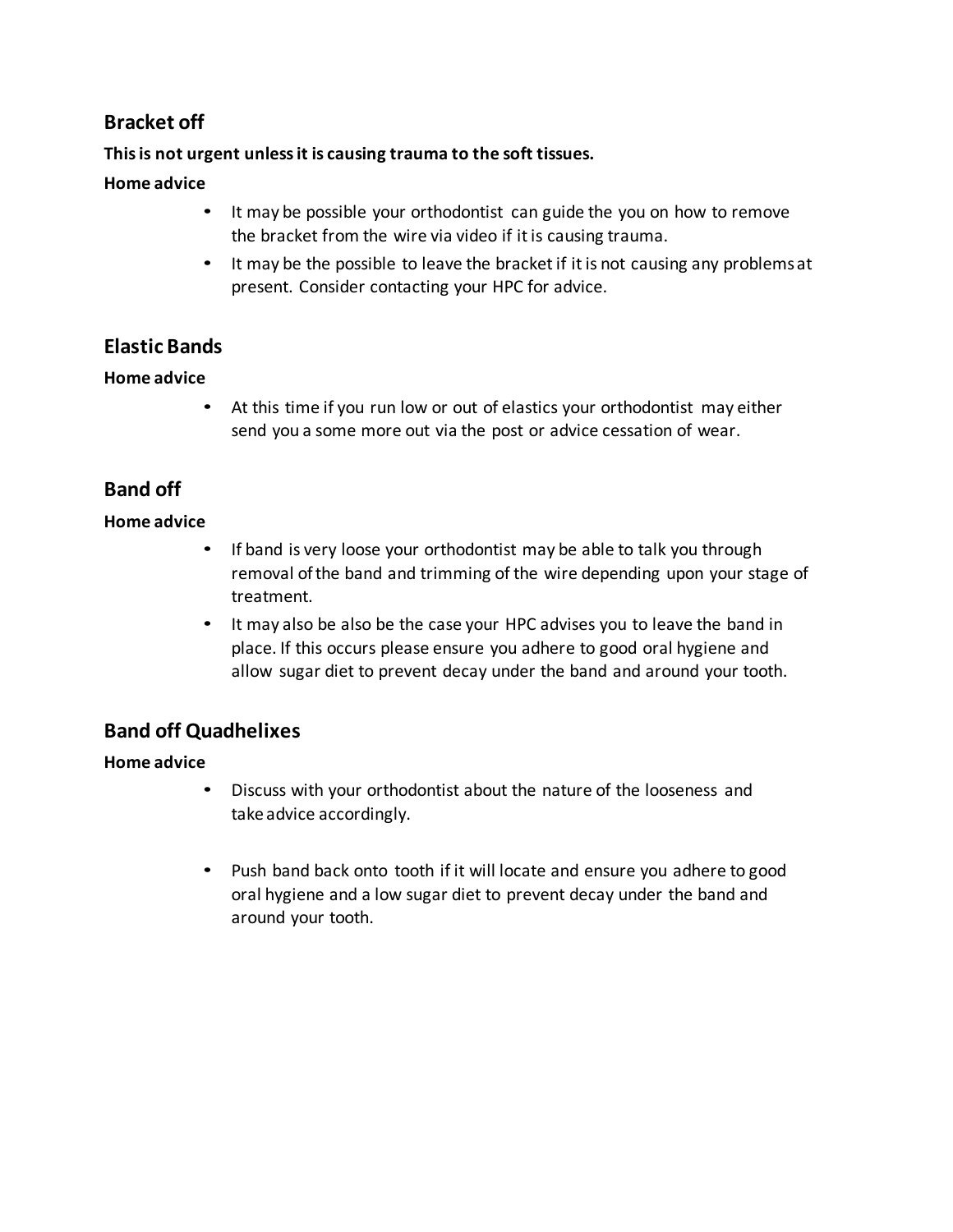# **Removable/Functional appliances**

#### **Home advice**

- Check for comfort and retention
- If unsure about how much to continue to wear the appliance discuss with your orthodontist
- If fractured or ill fitting do not wear the appliance

## **Separators**

### **Home advice**

o These should be removed at the earliest opportunity - Attempt removal with end of safety pin, small paper clip or wooden tooth pick

# **Lost module(s)**

#### **Home advice**

o No action required – try and make wire where the module has been lost secure with dental wax, cheese wax or blu tack and chewing gum

## **Lost spring**

#### **Home advice**

o No treatment required

## **Fractured/Frayed power chain**

### **Home advice**

- Accept situation– most powerchain will denature in 4-6 weeks and become passive
- Remove powerchain with tweezers if necessary
- Cut frayed end as short as possible to improve comfort

## **Exposed end of wire tie – long ligature or short ligature.**

### **Home advice**

- Re-tuck sharp end under wire/bracket using tea spoon or tweezers
- Remove wire if broken with tweezers if possible
- Cut frayed end as short as possible to improve comfort with nail cutters or scissors

Cover for comfort using Ortho wax, Cheese wax, Blu tack, sugar free chewing gum.